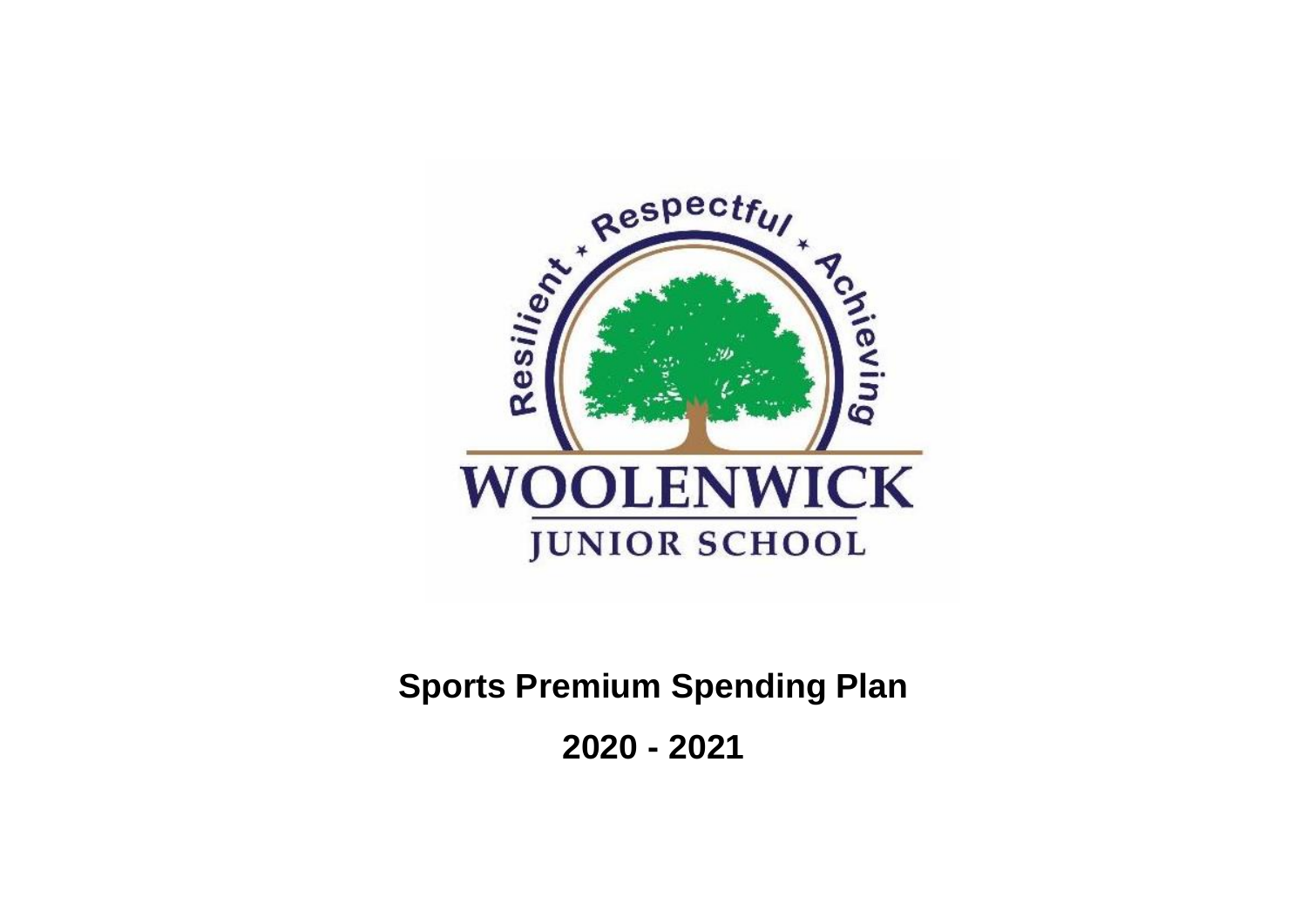## **Aims**

**At Woolenwick Junior school, we constantly strive to deliver the highest quality Physical Education, sport and physical activities for all of our children. We want all pupils to become physically literate and develop the knowledge, skills and motivation necessary to equip them for a healthy, active lifestyle, as well as lifelong participation in physical activity and sport.** 

## **PE and Sport Premium**

**Since 2013, the government has provided additional funding to improve provision of PE and sport in primary schools. This funding - provided jointly by the Departments for Education, Health and Culture, Media and Sport - was allocated to primary school head teachers. Recently the government committed to funding the primary school Sports Premium up until 2020 - an investment worth £750 million. Schools must use the funding to make additional and sustainable improvements to the quality of PE and sport on offer, which means the premium should be used to:** 

**1. develop or add to the PE and sport activities that the school already offers 2. build capacity and capability within the school to ensure that improvements made now will benefit pupils joining the school in future years.** 

**There are 5 key indicators that schools should expect to see improvement across:** 

**1. The engagement of all pupils in regular physical activity - the Chief Medical Officer guidelines recommend that all children and young people aged 5 to 18 engage in at least 60 minutes of physical activity a day, of which 30 minutes should be in school.** 

- **2. The profile of PE and sport is raised across the school as a tool for whole-school improvement.**
- **3. Increased confidence, knowledge and skills of all staff in teaching PE and sport.**
- **4. Broader experience of a range of sports and activities offered to all pupils.**
- **5. Increased participation in competitive sport.**

## **The amount of PE and Sport Premium received**

**During the academic year 2020 - 21, Woolenwick Junior School has received £18,260 in PE and Sport Premium.**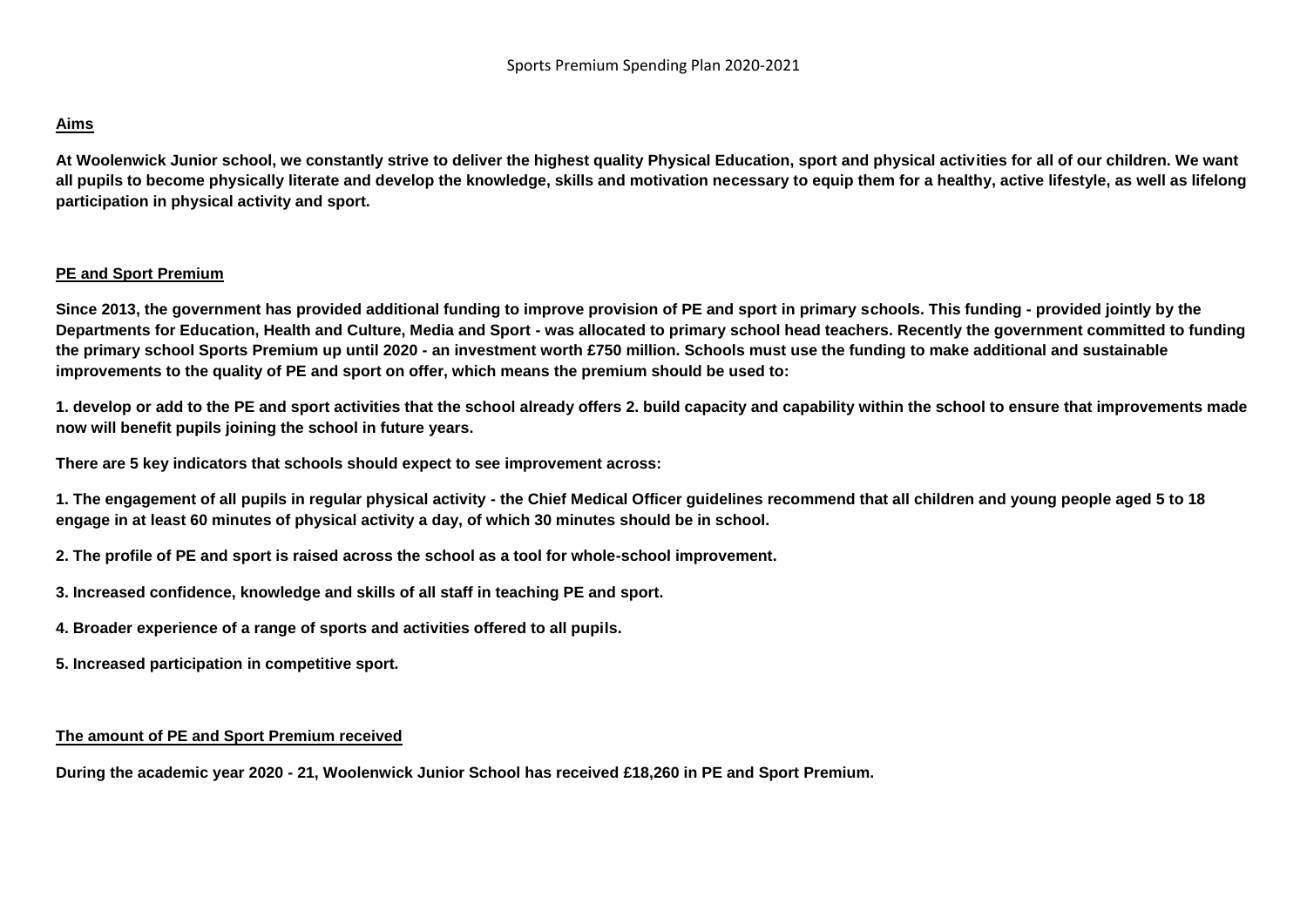| Meeting national curriculum requirements for swimming and water safety:          |                                              |  |  |  |
|----------------------------------------------------------------------------------|----------------------------------------------|--|--|--|
| What percentage of your current Year 6 cohort swim competently, confidently and  | 0% No swimming due to covid-19 restrictions. |  |  |  |
| proficiently over a distance of at least 25 metres?                              |                                              |  |  |  |
| What percentage of your current Year 6 cohort use a range of strokes effectively | 0% No swimming due to covid-19 restrictions. |  |  |  |
| [for example, front crawl, backstroke and breaststroke]?                         |                                              |  |  |  |
| What percentage of your current Year 6 cohort perform safe self-rescue in        | 0% No swimming due to covid-19 restrictions. |  |  |  |
| different water-based situations?                                                |                                              |  |  |  |
| Schools can choose to use the Primary PE and Sport Premium to provide additional | No.                                          |  |  |  |
| provision for swimming but this must be for activity over and above the national |                                              |  |  |  |
| curriculum requirements. Have you used it in this way?                           |                                              |  |  |  |

| Key achievements to date                                                                                                                                                                              | Areas for further improvement and baseline evidence of need:                                                                                                                                                                                 |
|-------------------------------------------------------------------------------------------------------------------------------------------------------------------------------------------------------|----------------------------------------------------------------------------------------------------------------------------------------------------------------------------------------------------------------------------------------------|
| A team of child sports leaders were trained to help run games and<br>sessions at lunchtimes<br>A new PE scheme purchased and started to be implemented. To<br>ensure high quality PE teaching for all | Sourcing team sports opportunities<br>$\bullet$<br><b>Opportunities for G&amp;T to progress</b><br>Inspirational sports people to visit and inspire pupils to compete<br>Develop staff CPD of PE<br>Sporting clubs to be offered by teachers |
| PE knowledge organisers created to support children's progress in PE                                                                                                                                  |                                                                                                                                                                                                                                              |
| PE lead attended conference and shared training with other staff<br>members                                                                                                                           |                                                                                                                                                                                                                                              |
| Audit of PE resources completed                                                                                                                                                                       |                                                                                                                                                                                                                                              |
| Sporting achievements celebrated in weekly assemblies                                                                                                                                                 |                                                                                                                                                                                                                                              |
| Children offered the opportunity to compete in a range of competitive<br>sports including Athletics and Football.                                                                                     |                                                                                                                                                                                                                                              |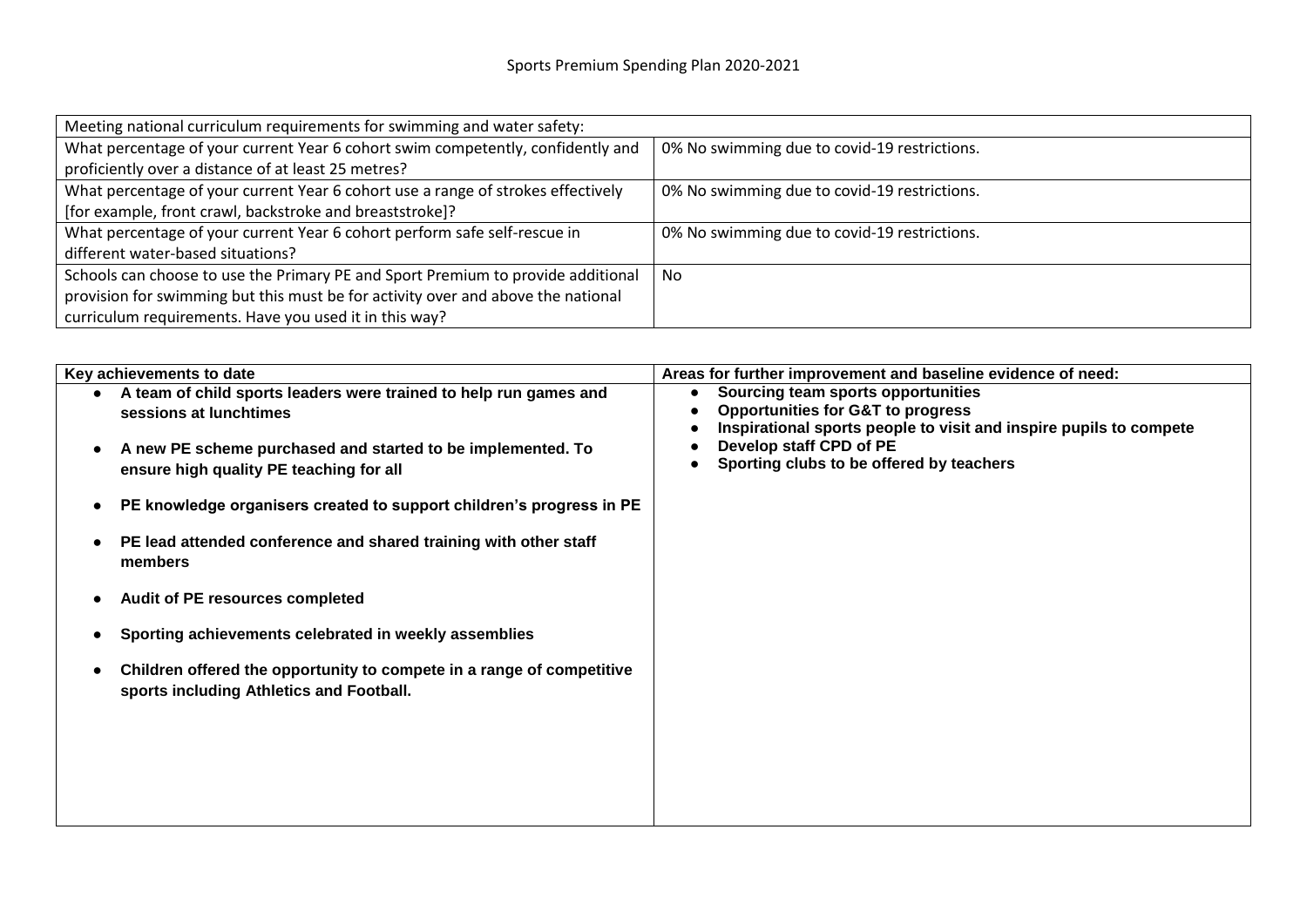|             | Key indicator 1: The engagement of all pupils in regular physical activity -guidelines recommend that primary school children undertake at least 30 minutes of<br>physical activity a day in school                                                        |                                                                                      |                                                                                                                                                                                                                                                                                                                                                                                                                                                                                                                                                                                                                       |                                                                                                                                                                         |                                                                                                                                                                                                                             |
|-------------|------------------------------------------------------------------------------------------------------------------------------------------------------------------------------------------------------------------------------------------------------------|--------------------------------------------------------------------------------------|-----------------------------------------------------------------------------------------------------------------------------------------------------------------------------------------------------------------------------------------------------------------------------------------------------------------------------------------------------------------------------------------------------------------------------------------------------------------------------------------------------------------------------------------------------------------------------------------------------------------------|-------------------------------------------------------------------------------------------------------------------------------------------------------------------------|-----------------------------------------------------------------------------------------------------------------------------------------------------------------------------------------------------------------------------|
| <b>CODE</b> | School focus with clarity on<br>intended impact on pupils:                                                                                                                                                                                                 | Cost                                                                                 | <b>Actions:</b>                                                                                                                                                                                                                                                                                                                                                                                                                                                                                                                                                                                                       | <b>Evidence &amp; Impact</b>                                                                                                                                            | <b>Sustainability &amp;</b><br><b>Next Steps</b>                                                                                                                                                                            |
| $\mathbf 1$ | <b>Regular sporting activities to be run</b><br>at break and lunch times by Sports<br><b>Apprentice.</b><br><b>Extra-curricular sporting clubs to be</b><br>offered and targeted at children who<br>don't normally engage in regular<br>physical activity. | £6500 - wages<br>£1020<br>equipment<br>and T-shirts<br>£1260 football<br>club places | SK to run sports activities and help MSAs<br>to work on these<br>Rising Stars to run a Change for Life club<br>A team of sports leaders to be trained and<br>given a rota of different activities to run on<br>a regular basis.<br>MSAs to be given training to help lead<br>activities as well as those offered by the<br><b>Sports Leaders.</b><br>Clubs will be offered each term targeted at<br>both boys, girls and PPG children.<br>Stevenage Borough FC to provide a club<br>once a week.<br>Investigate if there are other sporting clubs<br>in the area that would be able to offer an<br>after school club. | Clubs on offer at<br>lunchtimes run by<br>sports apprentice<br>had a decent<br>uptake.<br><b>Extra-curricular</b><br>club places paid by<br>school for PPG<br>children. | <b>Sports apprentice</b><br>to continue running<br>active clubs at<br>lunchtimes.<br>Offer a wide range<br>of active sports<br>clubs before and<br>after school.<br><b>Target non active</b><br>as well as PPG<br>children. |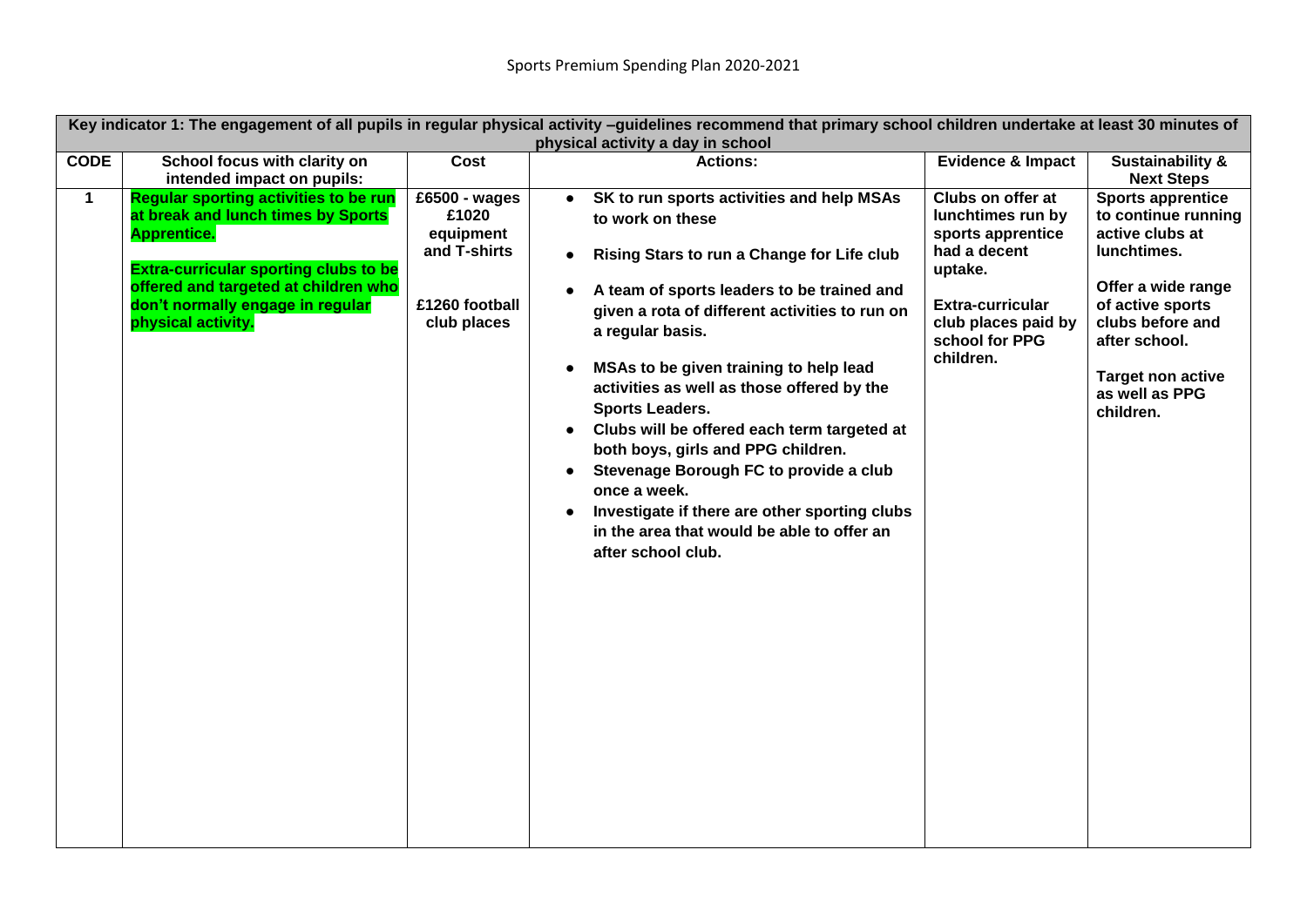|              | Key indicator 2: The profile of PE and sport being raised across the school as a tool for whole school improvement                  |                                                                                                |                                                                                                                                                                                                                                                                                                                                                                                                                                                                                                                                                                                                |                                                                                                                                                                                                                       |                                                                                                                                                                                                                              |
|--------------|-------------------------------------------------------------------------------------------------------------------------------------|------------------------------------------------------------------------------------------------|------------------------------------------------------------------------------------------------------------------------------------------------------------------------------------------------------------------------------------------------------------------------------------------------------------------------------------------------------------------------------------------------------------------------------------------------------------------------------------------------------------------------------------------------------------------------------------------------|-----------------------------------------------------------------------------------------------------------------------------------------------------------------------------------------------------------------------|------------------------------------------------------------------------------------------------------------------------------------------------------------------------------------------------------------------------------|
| <b>CODE</b>  | School focus with clarity on<br>intended impact on pupils:                                                                          | <b>COST</b>                                                                                    | <b>Actions:</b>                                                                                                                                                                                                                                                                                                                                                                                                                                                                                                                                                                                | <b>Evidence &amp; Impact</b>                                                                                                                                                                                          | <b>Sustainability &amp;</b><br><b>Next Steps</b>                                                                                                                                                                             |
| $\mathbf{2}$ | To provide opportunities for pupils<br>to recognise and value sporting<br>achievements.                                             | £2000<br>clothing for<br>leadership,<br>guest<br>speakers and<br>events                        | Source people and places that could<br>$\bullet$<br>inspire learning and develop an<br>appreciation of sports<br>Source extra provision for any G&T sports<br>$\bullet$<br>people.<br>• P.E. Lead to update a board each month<br>with the children's achievements both in<br>and out of school, as well as ensuring it is<br>on the website.<br>P.E. Lead and Sports leaders to ensure all<br>$\bullet$<br>sporting events have results and a short<br>report published on the website and<br>newsletter.                                                                                     | <b>Unable to complete</b><br>due to covid-19<br>restrictions.                                                                                                                                                         | Set up a PE notice<br>board to keep<br>children notified of<br>opportunities and<br>results.<br><b>Research</b><br>opportunities for<br>trips for highly able<br>children.<br>Look into guest<br>speakers for<br>assemblies. |
|              | Key indicator 3: Increased confidence, knowledge and skills of all staff in teaching PE and sport                                   |                                                                                                |                                                                                                                                                                                                                                                                                                                                                                                                                                                                                                                                                                                                |                                                                                                                                                                                                                       |                                                                                                                                                                                                                              |
| <b>CODE</b>  | School focus with clarity on<br>intended impact on pupils:                                                                          | <b>COST</b>                                                                                    | <b>Actions:</b>                                                                                                                                                                                                                                                                                                                                                                                                                                                                                                                                                                                | <b>Evidence &amp; Impact</b>                                                                                                                                                                                          | <b>Sustainability &amp;</b><br><b>Next Steps</b>                                                                                                                                                                             |
| $\mathbf{3}$ | To improve the quality of PE across<br>the school by identifying<br>opportunities to deliver sequenced<br>and progressive learning. | £4320 (RS)<br>£120<br>subscription-<br>(transport,<br>scheme of<br>work & SSF<br>subscription) | Teacher to work with Rising Stars to<br>$\bullet$<br>develop their PE teaching<br>PE progression documents to be used by<br>$\bullet$<br>all staff<br>Transferable skills learnt and applied by<br>$\bullet$<br>students<br>To ensure sporting achievements are<br>$\bullet$<br>celebrated and recognised through<br>multiple platforms across the school.<br>Develop sports leadership opportunities,<br>$\bullet$<br>community links and pathways for pupils<br>outside of school. Sports Leaders to<br>organise activities for Year 2 children as<br>part of transition in the summer term. | <b>Teacher confidence</b><br>in teaching PE<br>across all areas<br>has improved with<br>the CPD offered by<br>RS.<br>New scheme of<br>work shows a clear<br>progression of<br>skills and<br>sequences of<br>learning. | <b>Continue to</b><br>develop the<br>curriculum to<br>ensure it is<br>progressive.<br>Look into possible<br><b>CPD opportunities</b><br>to target specific<br>areas for<br>development in<br>staff knowledge.                |